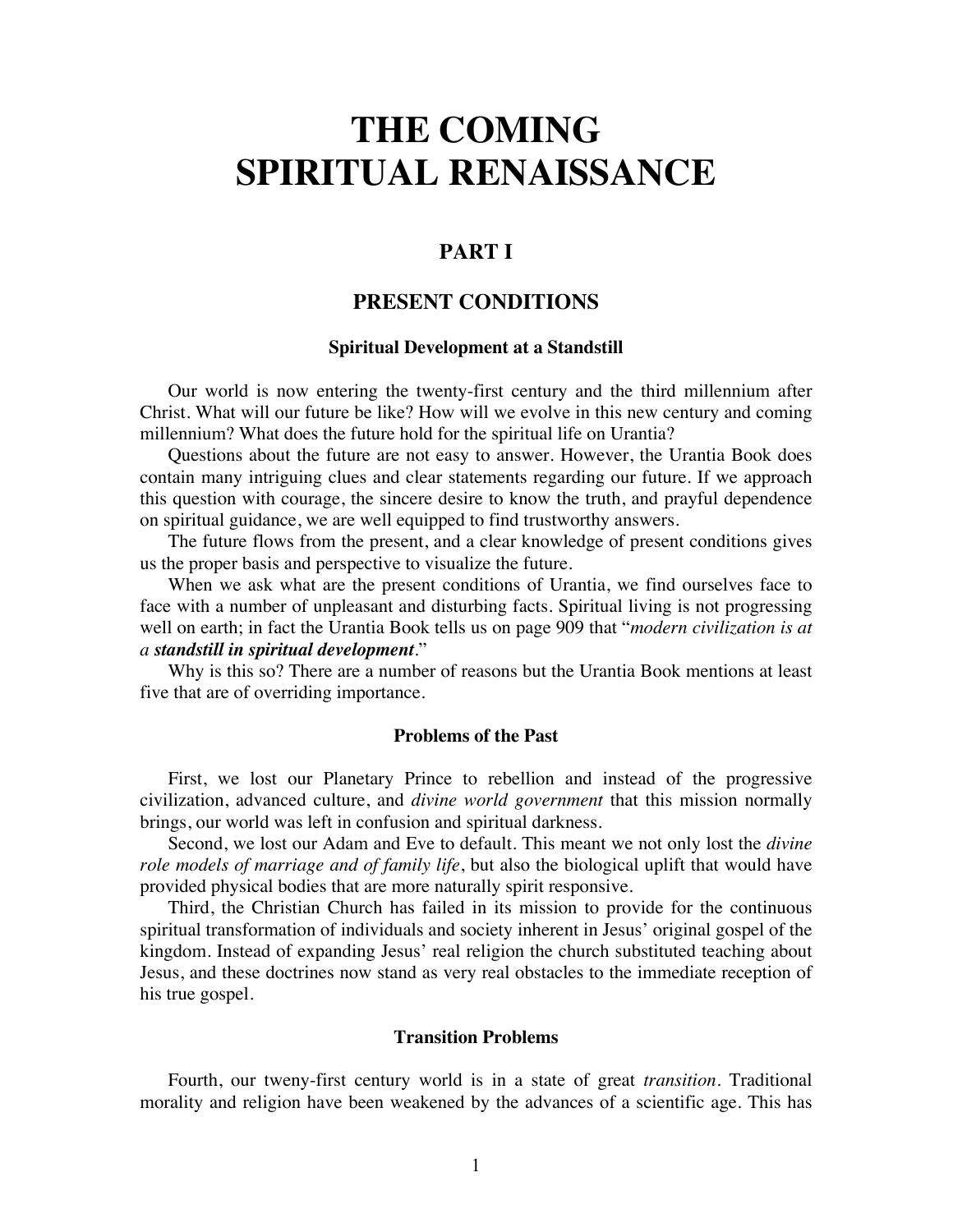left our world *without moral and spiritual anchorage* in a time of constant and accelerating change. Here is how a Melchizedek describes our situation:

*"Mechanical inventions and the dissemination of knowledge are modifying civilization. This new and oncoming social order will not settle down complacently for a millennium. The human race must become reconciled to a procession of changes, adjustments, and readjustments."* (1086; my emphasis)

Times of transition such as we are now experiencing are times of great danger and uncertainty. In such times the need for the moral guidance and the real religion of spiritual experience is especially acute. On page 1090 we find this amazingly accurate picture of our times and its needs:

*"During the psychologically unsettled times of the twentieth century, amid the economic upheavals, the moral crosscurrents, and the sociologic rip tides of the cyclonic transitions of a scientific era, thousands upon thousands of men and women have become humanely dislocated; they are anxious, restless, fearful, uncertain, and unsettled; as never before in the world's history they need the consolation and stabilization of sound religion."* (my emphasis)

#### **Materialism and Secularism**

The Fifth, and in many ways the most serious challenge to spiritual living on our world, concerns the prevailing modern philosophies of materialism and secularism.

The Urantia Book tells us that we are now living in an "age of scientific minds and materialistic tendencies." (2075) But while the materialism of the twentieth and twentyfirst century disorients civilization towards the material level and away from moral and spiritual realities, it is modern secularism that poses the greatest threat to future spiritual progress. On page 2081 the revelators state,

*"But even after materialism and mechanism have been more or less vanquished, the devastating influence of twentieth century secularism will still blight the spiritual experience of millions of unsuspecting souls."* (my emphasis)

Later on this page the revelators issue this warning:

*"Twentieth century secularism tends to affirm that man does not need God. But beware! This godless philosophy of human society will lead only to unrest, animosity, unhappiness, war, and world-wide disaster."* 

Secularism denies God and even seeks to take his place in human society. But it is an illusion to think that society can progress without God and true morality. It simply will not work. Without God and genuine religion society has no real glue that can hold it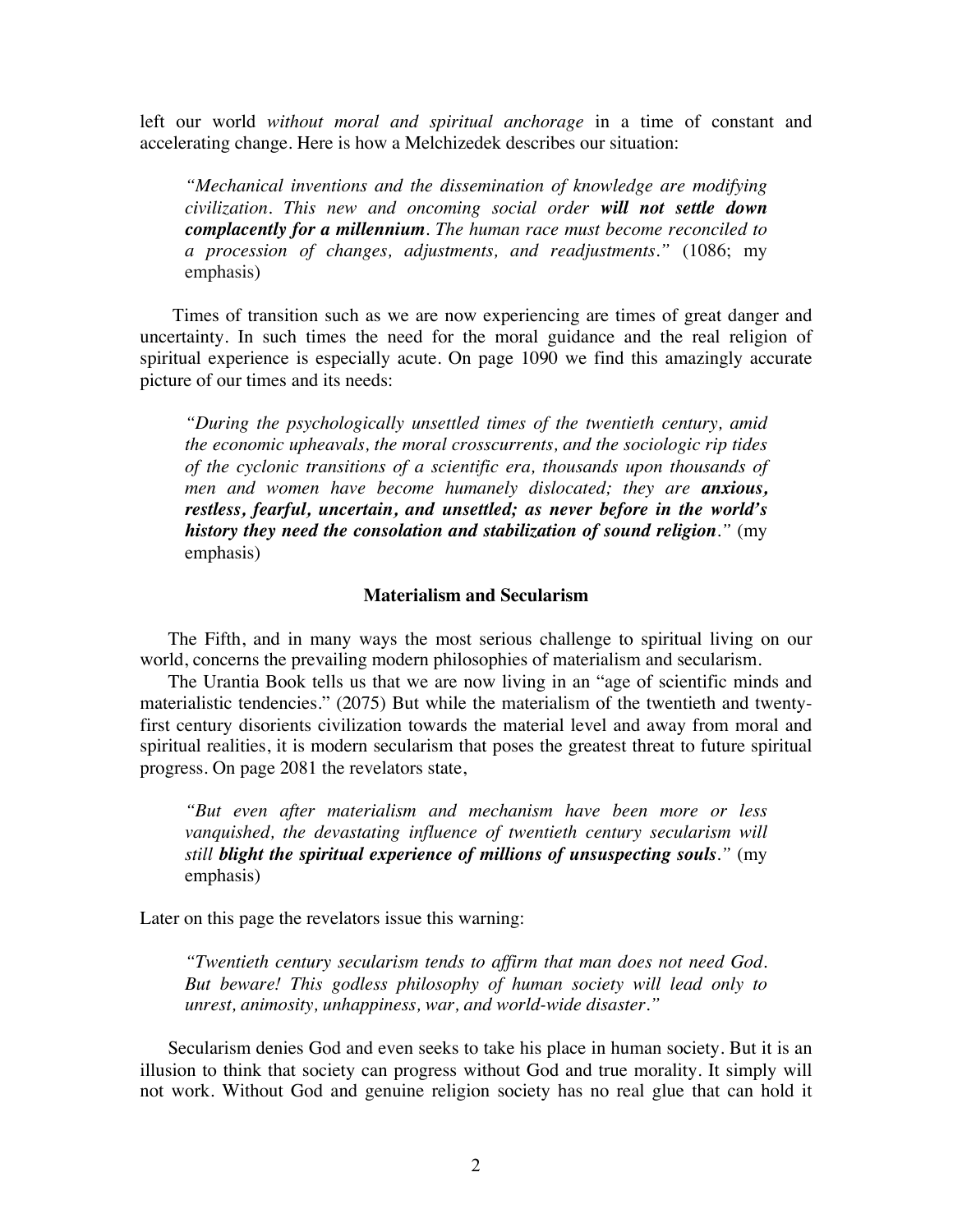together. And we are now experiencing this fact as we witness *disintegration* on every level, from marriage and family life, to societies and economies, and even to nationstates. As the revelators say on 2082,

*"This secularistic human society, notwithstanding its unparalleled materialistic achievement, is slowly disintegrating."* (my emphasis)

## **Our Reaction**

How should we react to the Urantia Book's warnings regarding *"the present crisis of civilization"*? (1087) What should be our attitude when we clearly see our world facing great problems, disintegration, and potential disaster? We must realize that in times of great crisis it is only our *personal faith connection* with God that will prove helpful. We must exercise genuine religious faith and take refuge in the heavenly kingdom. Jesus taught this to the apostles on Mt. Olivet as they faced the great crisis of their lives, and his words should guide us today. Here he said to them, "The downfall of nations, the crash of empires, the destruction of the unbelieving Jews, the end of an age, even the end of the world, what have these things to do with one who believes this gospel, who has hid his life in the surety of the eternal kingdom?" (1916)

On page 1108 the Urantia Book lists eleven *faith reactions* that appear to be specifically addressed to these problems we now face at the beginning of the new millennium. Since they speak directly to the problems of modern civilization we do well to remember them and seek to exercise the faith, courage, tranquillity, and confidence they inspire. Here the revelators tell us that genuine spiritual faith is revealed in that it:

- *Lives and triumphs irrespective of the crushing overload of the complex and partial civilizations of modern times.*
- *Contributes to the continued survival of altruism in spite of human selfishness, social antagonisms, industrial greeds, and political maladjustments*.
- *Continues to exhibit undaunted faith in the soul's survival regardless of the deceptive teachings of false science and the persuasive delusions of unsound philosophy*.
- *Generates profound courage and confidence despite natural adversity and physical calamity*.
- *Exhibits inexplicable poise and sustaining tranquillity notwithstanding baffling diseases and even acute physical suffering*.
- *Maintains a divine trust in ultimate victory in spite of the cruelties of seemingly blind fate and the apparent utter indifference of natural forces to human welfare*.
- *Produces a sublime trust in the goodness of God even in the face of bitter disappointment and crushing defeat*.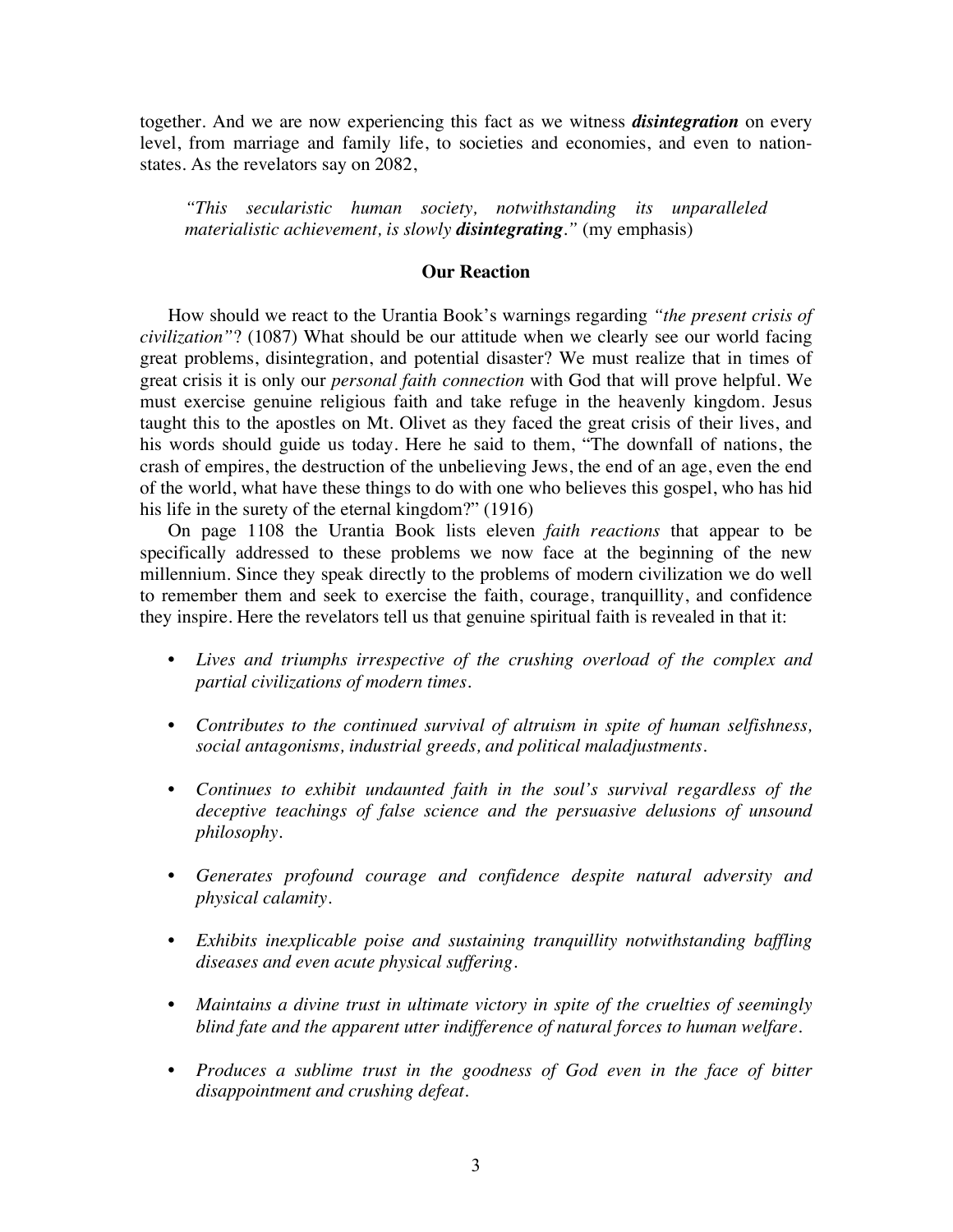• *Goes right on worshiping God in spite of anything and everything. Dares to declare, "Even though he slay me, yet will I serve him."*

We cannot be certain as to what our future holds but we can be ready for any eventuality if we choose to put our trust in God, live by faith, and take refuge in the kingdom. This should be our first reaction to the problems resulting from past failures, the transition difficulties of modern times, and the materialism and secularism that threaten the spiritual progress of twenty-first century civilization.

## **PART II**

## **THE FUTURE**

#### **The Coming Spiritual Renaissance**

What of our future? Will it continue to be dominated by these non-spiritual forces that presently rule our world?

When we look to the Urantia revelation to answer this question we find *great good news*. The revelators forecast a *bright new age* in which our present non-spiritual trends will give way to a new era of spiritual living. One of their most powerful and compelling prophecies is found on page 2087. Here the midwayers tell us that,

*"Urantia is now quivering on the very brink of one of its most amazing and enthralling epochs of social readjustment, moral quickening and spiritual enlightenment."*

#### **The Spiritual, Moral, and Social Arenas**

Viewed against the background of present world conditions this is indeed a startling prediction. It specifies three areas—the spiritual, moral, and social arenas—in which the future will differ radically from the present.

Spiritually, our world will witness a shift from our present materialistic and secular ways to a time of great spiritual advancement. No longer will our world suffer from spiritual stagnation, but rather will it experience a great new *spiritual renaissance*. Finally the world will really begin to live the teachings of Jesus. Urantia is about to move to a higher phase of his kingdom in which "the more perfect fulfillment of the will of God" (1863) becomes a defining characteristic of the age.

Morally, the new age will bring a greater adherence to moral and ethical standards of conduct. Today's world is characterized by a breakdown of morality, unbridled selfexpression, lust for power, and self-gratification; but no so the world of the future. The new age will bring the ethical awakening and enhanced moral insight that is essential to truly living the golden rule.

Socially our world is in a state of great transition—of rapid and unceasing change. Such change is difficult and holds many dangers, but the final outcome will be a new and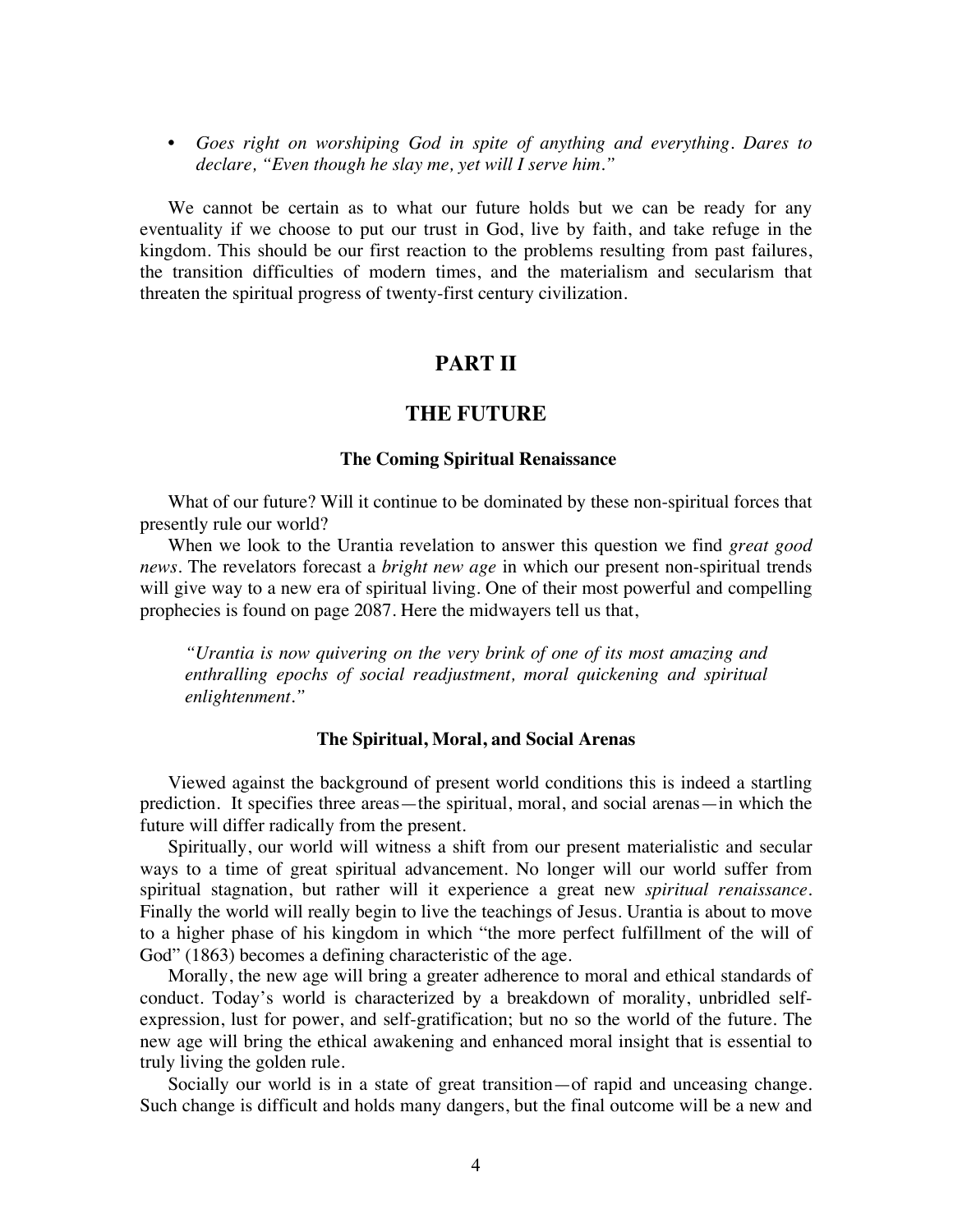transformed human society. The revelators prophesy that our next age will witness the "dawn of a *new social order* in connection with improved spiritual living." (1863) This will be a time of greatly enhanced human relations and *"true social righteousness."* (1862)

This society of the next age will not only involve improved moral and spiritual relations among individuals but will also extend to the economic and political structures governing our world. An economy based more on co-operation and service is destined to replace exclusively profit-motivated economics. And the political life of nations will be reorganized and subject to a representative world government. This will finally bring to earth the blessings of world peace and good will toward all men.

## **What Will Transform our World?**

All these advancements involve complete departures from present world conditions. How shall they come about? What will bring such wondrous changes?

Here I must disappoint some by pointing out that the Urantia Revelation is not the answer, *except* and in so far as it contributes to a new revelation of *Jesus*. For it is **Jesus**, his teachings, his life, and his personal religion, that is the hope of our world and the force which will lead us into a new and better future.

The Urantia Book very clearly prophesies this. For example on 2097 the midwayer commission encourages us with this vision of the future,

*"Be not discouraged; human evolution is still in progress and the revelation of God to the world in and through Jesus shall not fail."* (my emphasis)

And on 2082 they further assure us with this inspiring prophecy:

*"A new and fuller revelation of the religion of Jesus is destined to conquer an empire of materialistic secularism"* (my emphasis)

#### **How Will This Transformation Come About?**

How will this come about? The Christian Church has exalted Jesus for 2000 years. What is going to happen that will allow Jesus' teachings to finally come to dominate Urantia?

The midwayers answer this question on page 1866. Here they predict a *restatement* of Jesus' teachings, which will undo the work of his early followers who evolved a religion about Jesus, which came to replace the religion of Jesus. Thus the midwayers make clear that it is a new revelation of Jesus' *actual teachings,* a revival of his *true gospel*, which will remake our world and lead us out of our present darkness into the great light of a better day.

## **When Will This Transformation Come?**

When will this revival of Jesus' actual teachings take place? Is it far in the future or is it near at hand?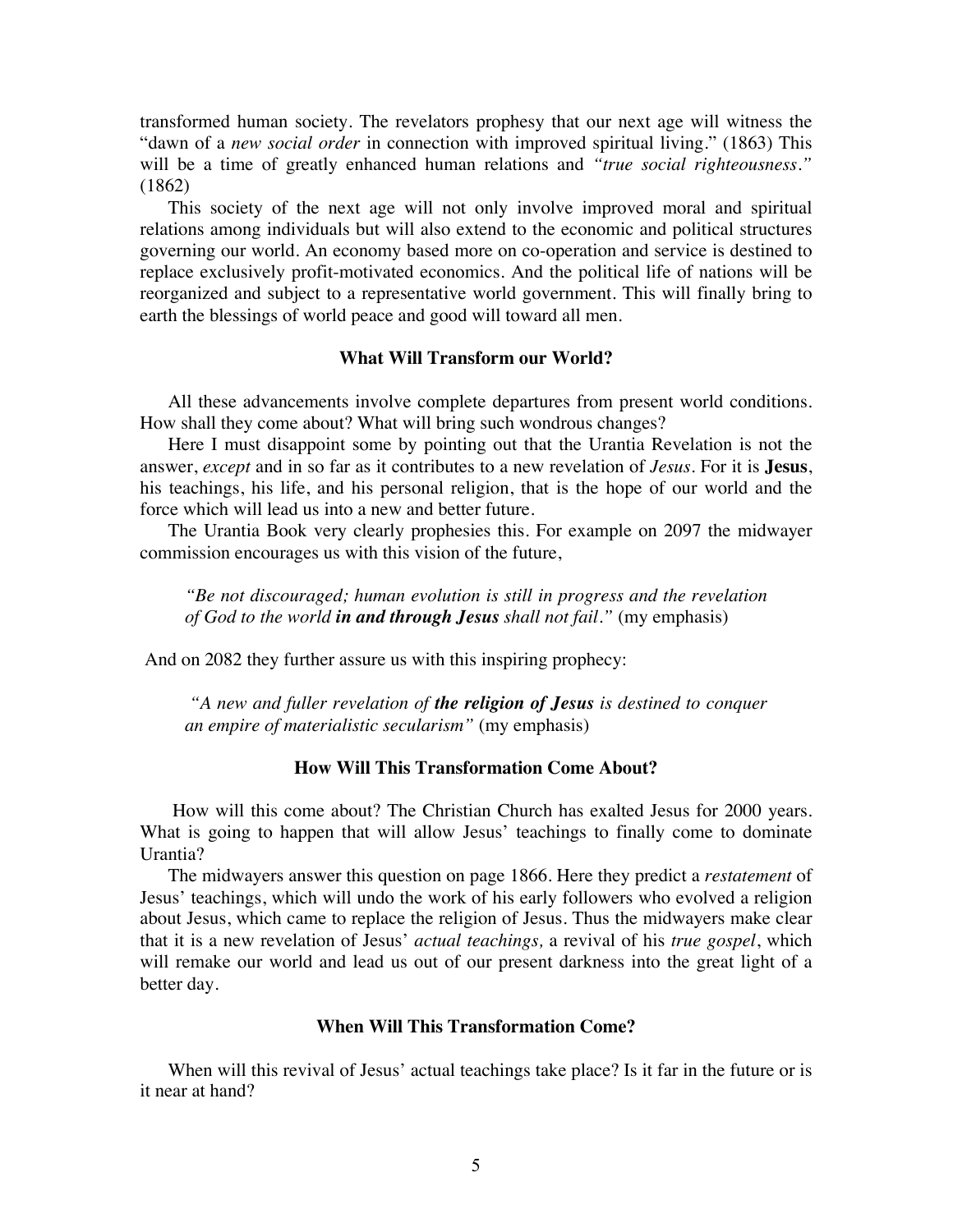The answer to this question may shock some, for the Urantia Book makes clear that the time for this new revelation of Jesus is not far in the future, it is *now*. Listen to what the revelators tell *us*:

*"The hour is striking for a rediscovery of the true and original foundations of present day distorted and compromised Christianity—the real life and teachings of Jesus." (*2083; my emphasis*)*

*"Modern culture must become spiritually baptized with a new revelation of Jesus' life and illuminated with a new understanding of his gospel of eternal salvation." (*2084; my emphasis*)*

## **How Should We React?**

If we believe the teachings of the new revelation and accept the fact that our present dark, confused, and troubled world, is headed, through crises, into a glorious new and more spiritual age, how should we react?

If we look to the Urantia Book for help and guidance we find most inspiring answers. The new revelation clearly calls for *us* to help bring this spiritual renaissance to our world. On 2082 the midwayers issue this stirring call,

*"Religion does need new leaders, spiritual men and women who will dare to depend solely on Jesus and his incomparable teachings."* (my emphasis)

And on 2084 the revelators repeat this call and promise thrilling adventure to those who are moved to action. Here they declare that,

*"The call to the adventure of a building a new and transformed human society by means of the spiritual rebirth of Jesus' brotherhood of the kingdom should thrill all who believe in him as men have not been stirred since the days they walked about the earth as his companions in the flesh."*

For those of us who choose to heed this calling the promise is great, for we are to become participants, even leaders, in the coming of the new spiritual renaissance. On 2082 the midwayers predict that,

*"these new teachers of Jesus' religion" will "quickly supply the leadership and inspiration requisite for the social, moral, economic, and political reorganization of the world."* (my emphasis)

Let us be uplifted and inspired by the needs of our time and the revelators' call to action. Let us realize where we are, where we are going, and what must be done. We have a new revelation of truth in our hands and hopefully in our hearts. But we must do more than keep it safely locked up within ourselves. True religion acts! Let us decide that we will be part of the great new spiritual renaissance that is soon coming upon this world. Let us go forward and help bring it about!